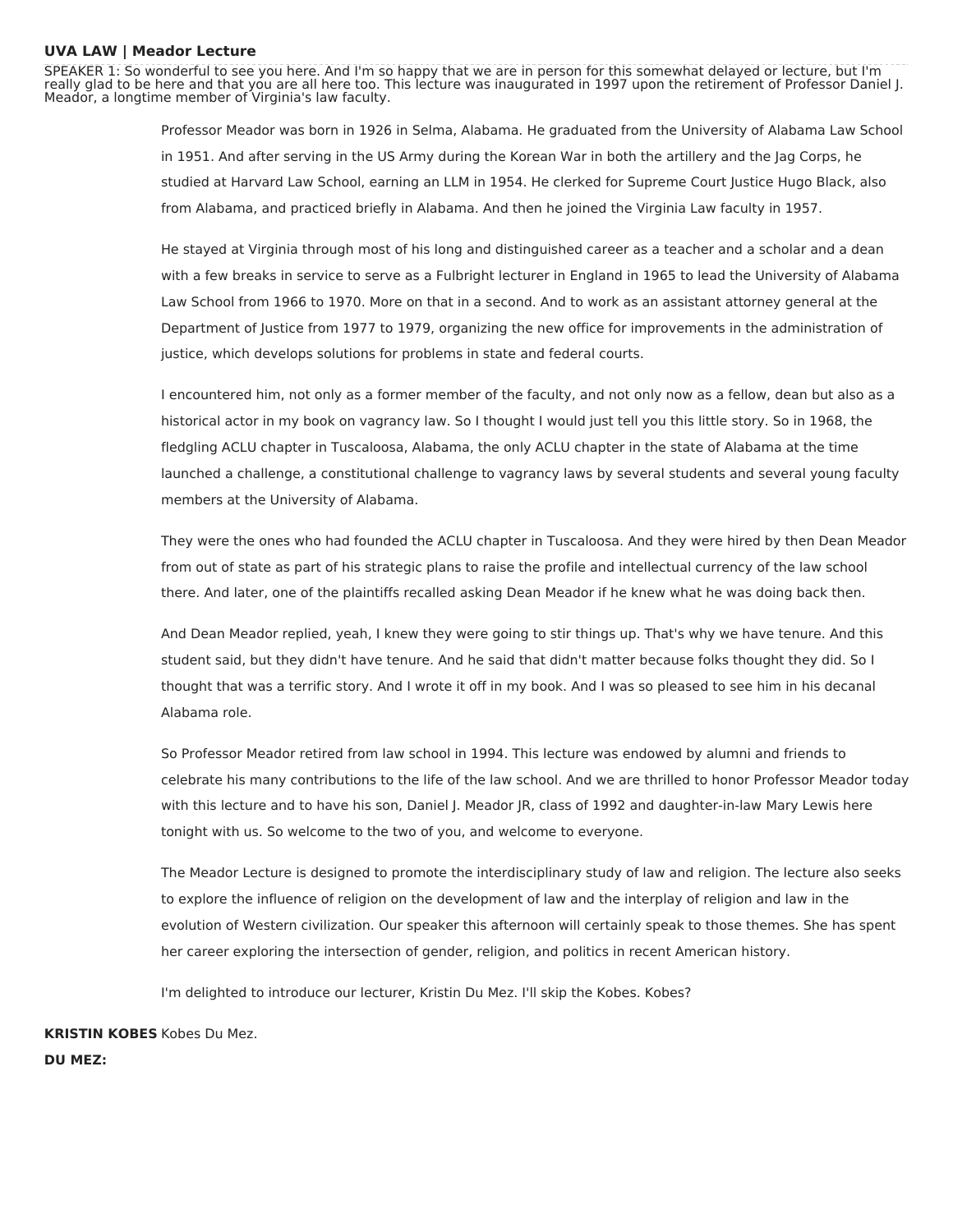**SPEAKER 1:** OK. Kristin Du Mez. And she is aNew York Times best selling author and professor of history at Calvin University in Grand Rapids, Michigan. Professor Du Mez received her BA in history and German at Dordt College, now Dordt University, in Sioux Center Iowa. She received her PhD in American history from Notre Dame with specialties in women's history and religious history. After graduate school, Professor Du Mez spent time at Williams College and at the Five College Women's Studies Research Center at Mount Holyoke before joining the faculty at Calvin University.

> The author of two books and a slew of book chapters and scholarly articles, Professor Du Mez has also written for The New York Times, the Washington Post, and The Atlantic, Religion News Services, and Christianity Today. Professor Du Mez has also appeared on media outlets such as NPR, CBS News, NBC News, and the BBC. Her first book, A New Gospel for Women-- Katharine Bushnell and the Challenge of Christian Feminism, provides a vivid account of the life of Katharine Bushnell from the mid-19th to the mid-20th centuries, author of one of the most innovative and comprehensive feminist theologies ever written.

> As one reviewer put it, by assessing Bushnell's achievements in context, Kobes Du Mez empowers readers to better understand their own challenges and opportunities as activists, scholars, and as those like Bushnell working to dismantle patriarchy as a biblical ideal. Professor Du Mez's most recent book, Jesus and John Wayne--How White Evangelicals Corrupted a Faith and Fractured a Nation, forms the basis of her talk this afternoon. She probes the intersection of religion and politics. And this book was called by one reviewer as, quote, "not only one of the most important books on religion and the 2016 elections, but one of the most important books on post 1945 American evangelicalism published in the past four decades."

> In awarding the book the 2021 George Orwell Award, the National Council of Teachers of English called it, quote, "a rich and fascinating account that, quote, 'helps' to illuminate the roots of current social and political divides in America." I am so pleased that Professor Du Mez is here with us today to share her perspective and no doubt stimulate rich discussion this afternoon and beyond. I'm delighted to turn the floor over to Professor Du Mez to deliver our 2022 Meador Lecture on law and religion entitled Jesus and John Wayne and the Evangelical Reckoning. Please join me in welcoming Professor Du Mez.

## [APPLAUSE]

**KRISTIN KOBES** Thank you so much for that generous introduction. Thank you to the UVA School of Law for this invitation and to **DU MEZ:** the Meador family. I'm deeply appreciative. And it's so good to be here in person with you all today.

> So I thought I would start with a bit of background here.Jesus and John Wayne-- How White Evangelicals Corrupted a Faith and Fractured a Nation, where did this all start? You have, to go back a long time actually to my first year as a brand new professor at Calvin University. It was just Calvin College back then.

And I was teaching a course in recent America US history survey. And I wanted to introduce my students to the concept of gender, how gender worked in history because-- so Calvin University is a Christian university. I had gone to a conservative Christian college in my hometown, Northwest Iowa. And it wasn't until I got to graduate school that I was introduced to how gender worked in history.

I had only encountered gender in a very limited way. Essentially, can women serve as elders, deacons, and ordained ministers? That was it. And to answer that question, you go to the Bible. And when I got to graduate school, my very first semester there, I was introduced to gender history.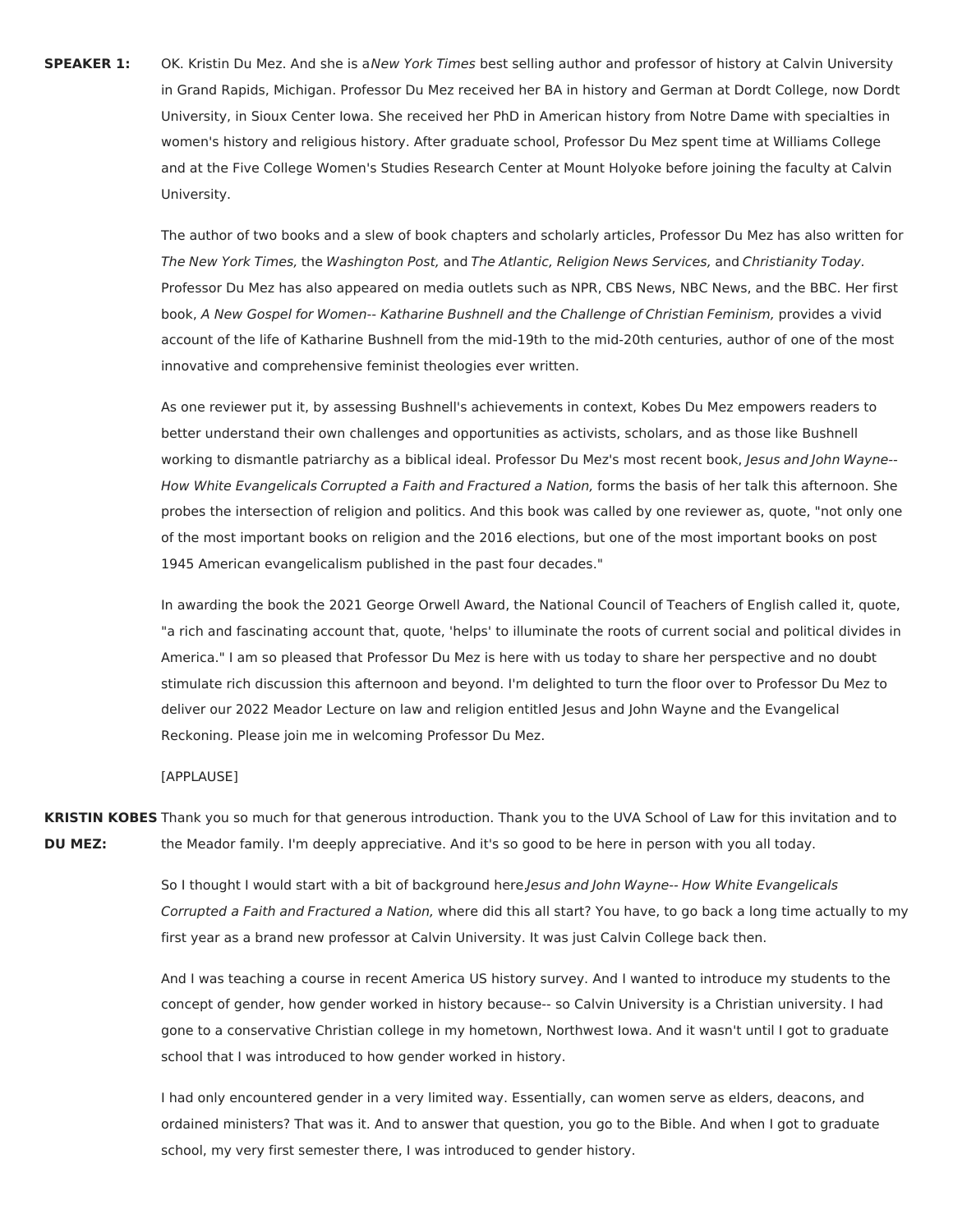And what I discovered is that gender is so much more interesting, and it's so much more complicated. The ideas of masculinity and femininity change over time, that they're linked to underlying economic shifts to race, to class, to religion, yes, also, to foreign policy. And so I wanted to bring some of these lessons to my students.

I crafted a lecture on Teddy Roosevelt. It's a great way to demonstrate this because Roosevelt embodied a kind of shifting conception of American manhood, what it is to be a man, a more rugged conception, a militant, militaristic conception that is very much connected to whiteness and to American empire. So I put together this lecture. Right after the lecture, a couple of guys from the class came up to me and said, Professor Du Mez, there is a book that you have got to read. And they pointed me to John Eldredge's Wild at Heart.

Now I can tell that there's not a whole lot of evangelicals in this audience because I could always tell when I say that sentence who knows what I'm talking about. So how many of you are familiar with John Eldredge's Wild at Heart? OK, some of you. About half of you. More than I expected.

So this was back around 2005 or so when I taught this class. And Eldredge's book Wild at Heart-- Discovering the Secret of a Man's Soul, had published in 2001. I had heard all about it. It was a massive bestseller, sold more than four million copies. All of you authors out there just calculate the royalties for a moment, four million copies.

It was everywhere. My own local church was hosting men's group studies onWild at Heart. All of the guys dorms were hosting book studies. The book was everywhere. I had successfully avoided it until that moment. Didn't seem like my kind of thing.

But I took their advice. And I drove down to a family Christian bookstore and bought myself a copy for \$19.95. The price tag is still on it. And I opened up that book, and I immediately saw what they were talking about because Eldredge opens with a quote from Teddy Roosevelt. And he goes on to sketch a very militant, militaristic conception of Christian manhood.

God is a warrior God. And men are made in his image. Every man has a battle to fight and a beauty to rescue. And when I read Eldredge's book, I was startled by a couple of things. First, just how militant and militaristic this conception of Christian masculinity was, but also, how few scriptural references there were in this book on Christian manhood.

Instead Eldredge looked to mythical warriors and heroes to men like Teddy Roosevelt or General Patton or General MacArthur or random cowboys or US soldiers and especially to Mel Gibson's Williams Wallace from the movie Braveheart. Now I will say if I could have found a way to squeeze Jesus and Mel Gibson's Williams Wallace from the movie Braveheart into a title for this book, I probably would have gone with that. I tried. And that's where he was drawing. So these secular cultural ideals that Eldredge was then packaging and selling as Christian masculinity.

Now this, again, was back around 2005 or so when my attention was drawn to Eldredge. What else was going on then? This was the early years of the Iraq war. And all of the survey data was coming out demonstrating how white evangelicals were far and away more likely than any other demographic to support the Iraq war, to support preemptive war in general, to condone the use of torture, to embrace aggressive foreign policy.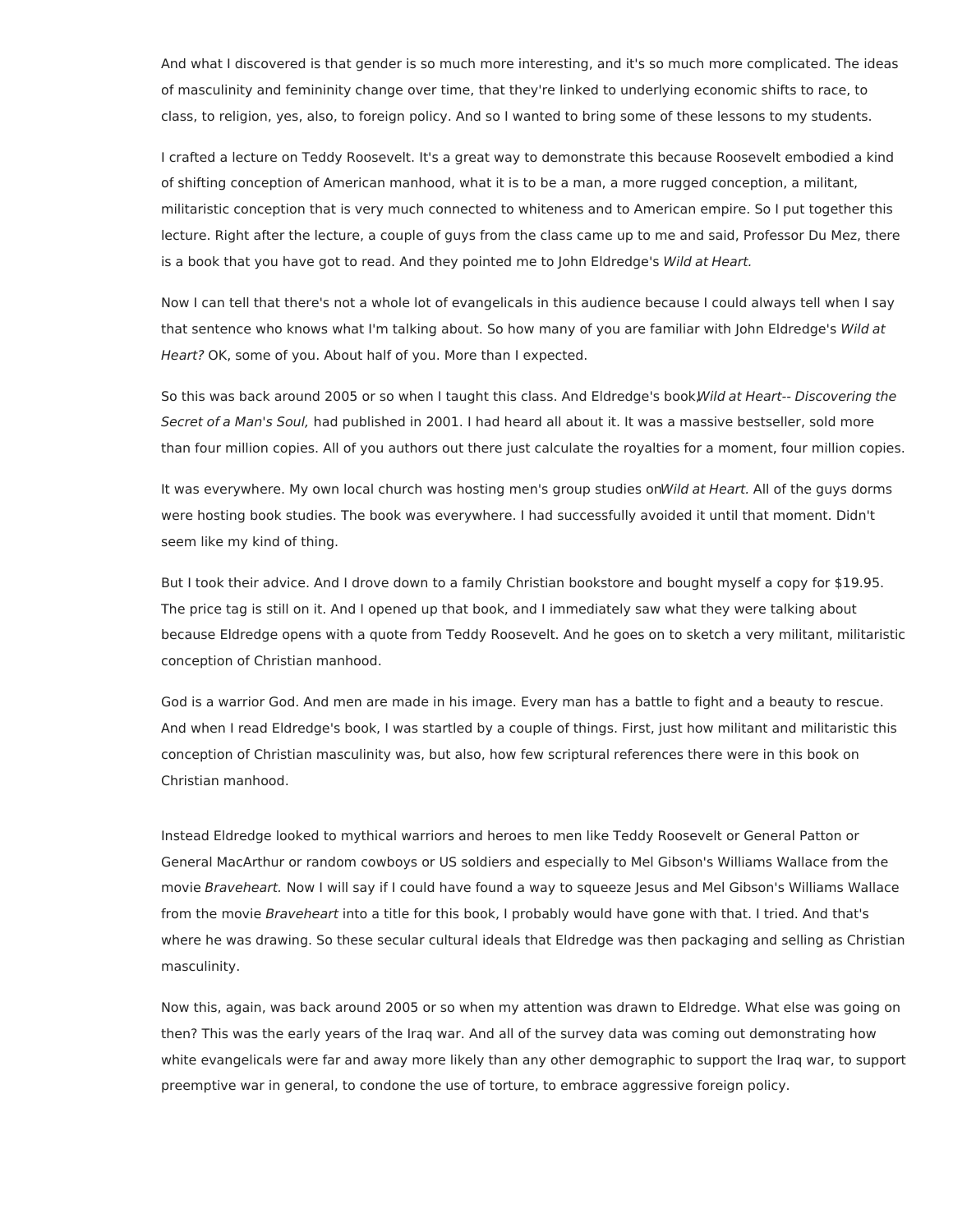And so I asked what historians of gender have been trained to ask, what might one of these things have to do with the other? So I decided to research it. I spent a year and a half researching, not just Eldredge's book but the vast amount of essentially copy cat books that had been published since 2001. If you have a successful book like that, it's going to produce copy cat books. And there were so many, dozens in fact, many bordering on plagiarism.

Same cast of characters, Teddy Roosevelt, Williams Wallace, soldiers, cowboys. And I noticed John Wayne kept popping up in a lot of these too. And this was also-- if you know anything about the history of American evangelicalism or recently, this was the heyday of Mark Driscoll. And Mark Driscoll's Mars Hill Church out in Seattle has gotten a lot of attention recently with a Christianity Today podcast on Driscoll's very militant, militaristic, misogynistic, crass preaching style.

And in the mid 2000s, he was all the rage. He was held up as this kind of young pioneer leader. And so many evangelical pastors were modeling their ministries after his. And so many young evangelical men were drawn to his preaching.

So I was working on this project for about a year and a half, and then I set it aside for a couple of different reasons. First of all, I found it incredibly distressing, what I was uncovering, revolting honestly, again, deeply misogynistic, crass, militaristic. And I wasn't sure I wanted to spend the years of my life I thought it would require immersed in that kind of toxic subculture. But also I'm a Christian myself. I teach at Calvin University.

And I was troubled. I thought, is this a responsible thing for me to do as a professing Christian, to draw attention to this really toxic religious subculture? Is it right for me to be shining a bright light on what might be the darkest underbelly of American Christianity? And then also, I had another book to finish, and I had a couple of kids, and then another kid. And so life got in the way. I set it aside.

I will say at the time, that question is this the right thing to do, felt like a noble question. And I've since come to question that. So fast forward then to 2016. Now I should say that in the ensuing decade, I didn't stop paying attention entirely. I still kept track of a lot of the guys who had been writing these books, who have been preaching these sermons.

And I watched as one after another of these guys became implicated in scandal, abuse of power, or sexual abuse, either directly as perpetrators or often indirectly supporting their friends who are perpetrators. So I just kept taking notes. And then it was October of 2016. You probably remember that.

Precisely the release of the Access Hollywood tape, where we had then candidate Trump on video bragging about assaulting women. And at that point-- this was just weeks before the election. And it was already clear that white evangelicals were going to be absolutely critical to any chance of Trump's victory. And then this hit.

And I remember it vividly because I had the next morning my first live national television interview. And it was not supposed to be on that. It was supposed to be on Trump's linguistic style contrasted to Clinton's linguistic style. And all of a sudden, we had the grab them by the pussy video. And that was the most nervous I've ever been for an interview.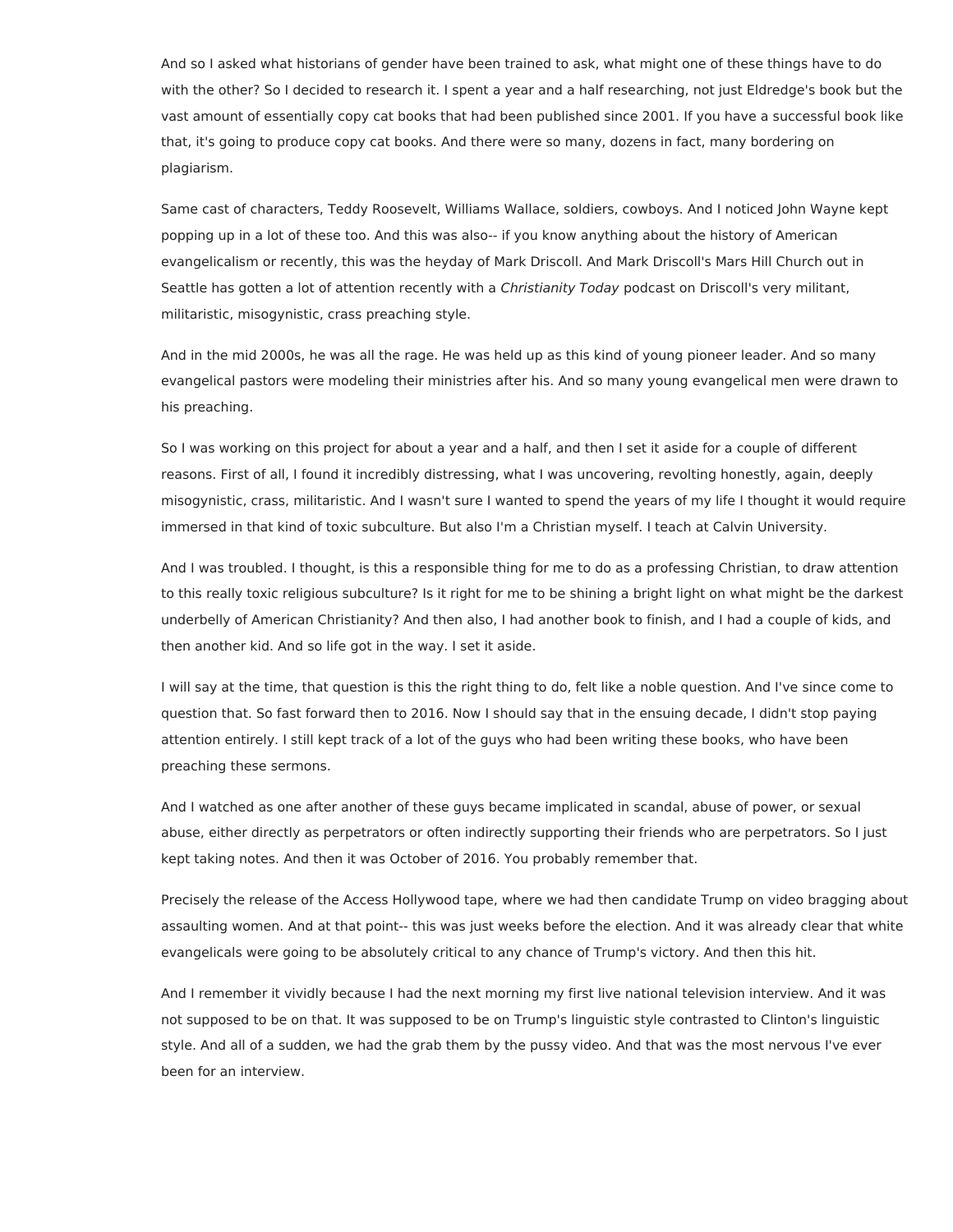And strangely, they did not go in that direction. Instead, they asked me about the software that I'd use to analyze speeches, which was totally not what I was expecting, but it worked, pulled it off. Anyway, I digress. But you'll remember that moment because the country stopped. And so the world kind of stopped to see what was going to happen next.

Surely, this is a step too far for family values evangelicals. The moral majority surely cannot support a man like Donald Trump now, right? A couple of evangelical leaders wavered ever so briefly. Wayne Grudem was one of them, and then he prayed about it. And a few days later, he was back supporting Trump within the week. And weeks later, we saw the infamous 81% of white evangelical voters who supported Trump handing him the election.

But it was in those days after the Access Hollywood video released that something clicked for me, because the words that I heard evangelical leaders use to describe their continued support-- to defend their continued support for Donald Trump were exactly what I had read all of those years before. We need a strong leader. We need a rugged man, a man who's filled with testosterone so that he has the aggression necessary to protect faith, family, and nation.

And Trump himself had promised to protect Christianity, to protect conservative white evangelicals and the values they held dear. And he was going to do that in a way that was unconventional, that was absolutely not politically correct, right? He was going to channel that aggression. And he was in fact the perfect man for the job precisely because he was not constrained by traditional Christian virtues, right? He was ruthless enough to do what needed to be done.

So I dusted off that old research, pulled out those files. And I wrote a piece I just called it-- I think it was just evangelical masculinity and militarism. And I published it timed to his inauguration in an online journal religion and politics. And that went viral.

And I know you're not supposed to read the comments, but I did. And what I saw was really interesting. So many men came there to the comment section to say this is true. I've been in these spaces. This is true. I've read these books. And that actually-- it was those comments that convinced me that I needed to turn this into a book.

So I decided to write a book. And the first thing as a historian that one needs to do is figure out where to start, right? And it's not all that easy. As a historian, where does this story really start? I knew in some ways, it really picked up in the '60s and '70s with the rise of the Christian right, but I knew I had to go back at least the '40s with the founding of the National Association of Evangelicals.

But really, you need to get the 1920s in there because you need the fundamentalist modernist controversy. But I actually look all the way back to the 19th century ever so briefly. And I was kind of testing my editor's patience, I think, doing this. But I needed to set up one very important point, that things have not always been as they are now. And that's important for historical research generally, but I think particularly important for evangelicals, who tend to have a very static conception of history and interpret their values as timeless and God ordained.

And so I needed to go back to the 19th century for a couple of reasons, just to point out that in the 19th century, evangelical ideals of masculinity looked quite different. In many cases, they celebrated a gentlemanly selfrestraint. That was what it was to be a Christian man.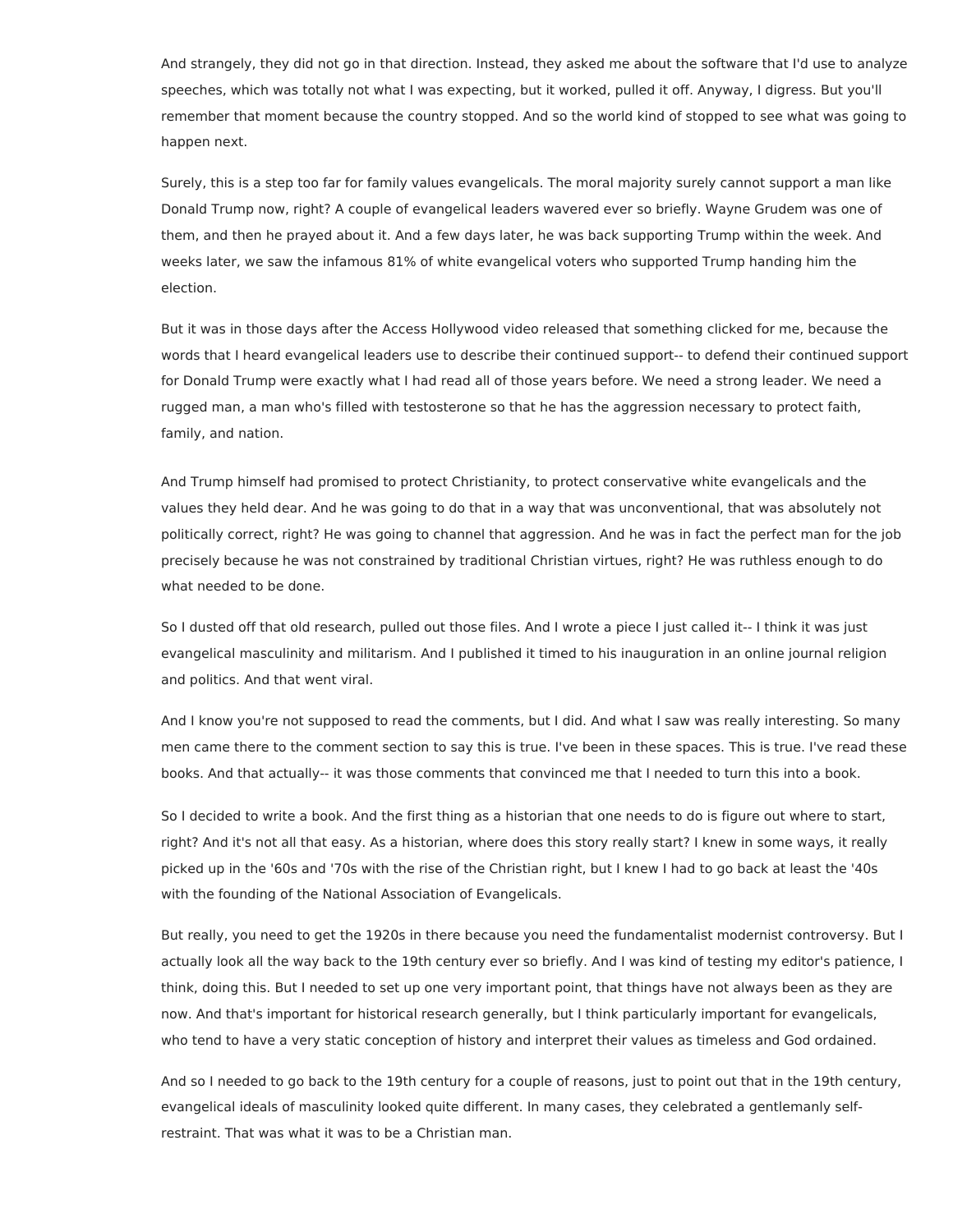Now if you look in the American South and in evangelicalism in the American South, there, you'll find a different kind of trope of Christian manhood, one that is in some ways more similar to the one that we see today, more of an honor-based one where in patriarchal authority where the patriarch is tasked with protecting and disciplining and keeping in order one's dependence, meaning women, children and enslaved people. But by the early 20th century, North and South and these variations kind of come together in the Roosevelt kind of muscular Christianity rugged masculinity era. And so I needed to set that up.

But even then, in the early 20th century, things still don't look as they do today. And particularly around the question of Christian nationalism and how Christian nationalism is linked to these ideals of rugged militant masculinity. And so in the early 20th century, first, when it comes to Protestantism, you have liberal Protestants and conservative Protestants who are equally as likely to embrace this rugged militant masculinity.

And when we get to the First World War where we finally have a kind of battle ground for this militant masculinity upon which it can be enacted, there too, you have liberal Protestants as likely as conservative Protestants to embrace war and militarism. Sure, you've got your Billy Sundays, kind of conservative Protestant pastors, who embrace militant masculinity and Christian nationalism. He actually jumped on top of his pulpit waving an American flag, pro-war.

So you've got the Billy Sunday type, but you had a lot of conservative Protestants who actually were pacifists and who rejected Christian nationalism because to be a Christian, was to have your soul saved. A nation doesn't have a soul. So it really doesn't make a whole lot of sense. Besides, look around you. Does this look like a Christian nation, right? So again, things were different than they are now.

Where we see these new alignments really start to come into place is in the 1940s. And this is where I'm going to jump to the formation of the National Association of Evangelicals in 1942. At this point, a lot of conservative Protestants came together and said they are feeling marginalized after the-- feeling displaced, unable to maintain control of Protestant denominations in the wake of the fundamentalist modernist controversies, the Scopes trial.

Despite what a lot of coastal elites thought, they didn't just disappear. They actually founded Bible colleges, churches across the country, but they were scattered. And so in 1942, they said, let's come together. We're doing great work, but imagine what we could do if we banded together.

And so when you read some of those founding documents from the National Association of Evangelicals, it's really fascinating because they had a plan. And their plan was to unite together, strength in numbers, and that they were going to-- they had a lot of Bible colleges across the country, but now they needed to network. They needed organizations of Bible colleges.

And they needed to come together and take to the airwaves. Radio, very important at that time to reach into all the corners of the country. They wanted to have Christian publishing really take hold and Christian bookstores across the country so that they could reach into the smallest towns and the biggest cities. And they wanted magazines. And they imagine magazines, Christian magazines with subscribers in the tens of thousands or even hundreds of thousands.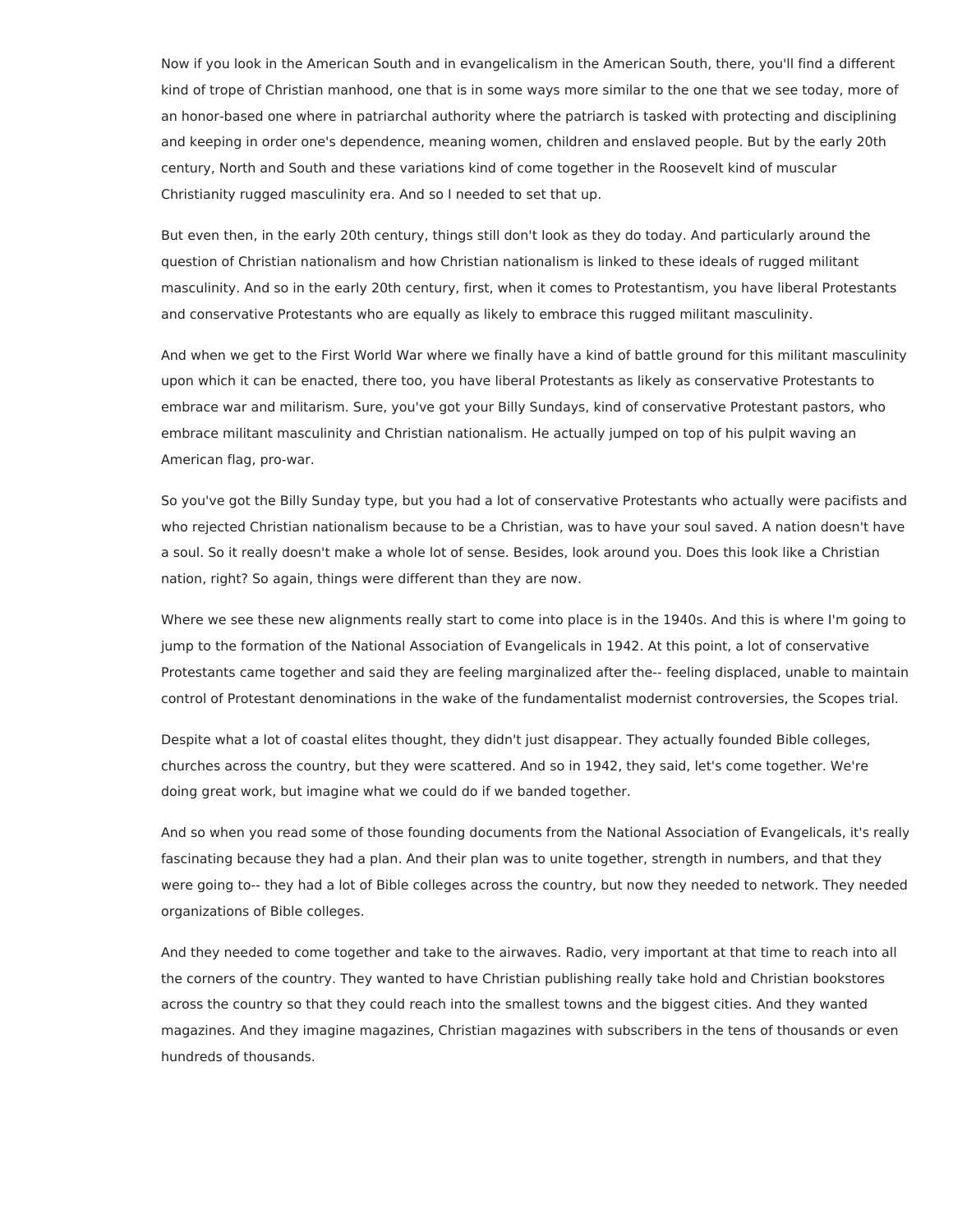What is amazing is that within 15 years, they accomplished all of that, beyond their wildest dreams. And the man at the center of all of this was Billy Graham, the kind of new face of evangelicalism. And he got his start as an evangelist, youth for Christ evangelist, during World War II, a time that it made perfect sense to combine evangelism with Christian nationalism. He was pro-war, pro Christianity.

And within just a few years, with the end of World War II, we're in the midst of the early Cold War. And there in particular, it was a powerful combination because communism was seen as such a threat, a real threat. And it was a threat to the country because communists were anti-American, but they were also anti-God and antifamily. According to evangelicals, all the things that they held most dear.

And so they really hold on to these core values. And they do it at a time when they're hardly the only ones who are anti-communist, right? And so what we see happening is just as evangelicals are trying to assert their place, reassert their place in American culture and society, it is this Cold War context that places them much closer to the cultural mainstream than they had been just a few years earlier.

So that by the early '50s, we see these very recently marginalized evangelicals in and out of the White House, right? Billy Graham in and out of the Eisenhower White House. Again, this was the post-World War II era. This was a leave it to Beaver era, right? Family values, traditional values, all the rage, and a time when we have a Cold War consensus, right? And so the values that they held dear were very close to the center of American culture at the time.

So things were going great. Again, beyond their wildest dreams until the '60s. '60s, in the 1960s, what we see happening is this kind of fracturing. We can look at the civil rights movement and the challenge to the racial status quo particularly in the American South. And many Southerners were white evangelicals. We also have the rise of the feminist movement challenging these traditional family values. And you have the Vietnam War and the anti-war movement.

I was struck in my research just how central a role Vietnam played, not just in that moment, but ever since. All the books that I was reading on Christian masculinity published in the 1990s, almost all of them, all the big hitters start with a vignette in Vietnam, right? And so Vietnam, in particular, led many Americans to question American goodness and American greatness.

And that's when conservative evangelicals double down. Pro-war, pro-military, again, Billy Graham leading the way. And that's when they feel that they have this special role to play, that they are a faithful remnant, right? Because they're seeing that, after this brief moment of consensus where they are finding themselves near the center of American power, a lot of Americans are turning away.

And this is that kind of critical moment. This is also when we see evangelicals mobilize as a partisan political movement. Now they had been active in politics in different ways in different times earlier, prohibition, anti-new deal, and so forth. But in the 1960s, this is when we see the partisan realignment, and we see evangelicals helping to facilitate that southern strategy.

Billy Graham was giving politicians advice on how to appeal to Southern Democrats. And we have data that southern Baptist pastors moved ahead of their congregations from the Democratic Party into the Republican Party in this part of this party realignment. So they were there right at the grassroots.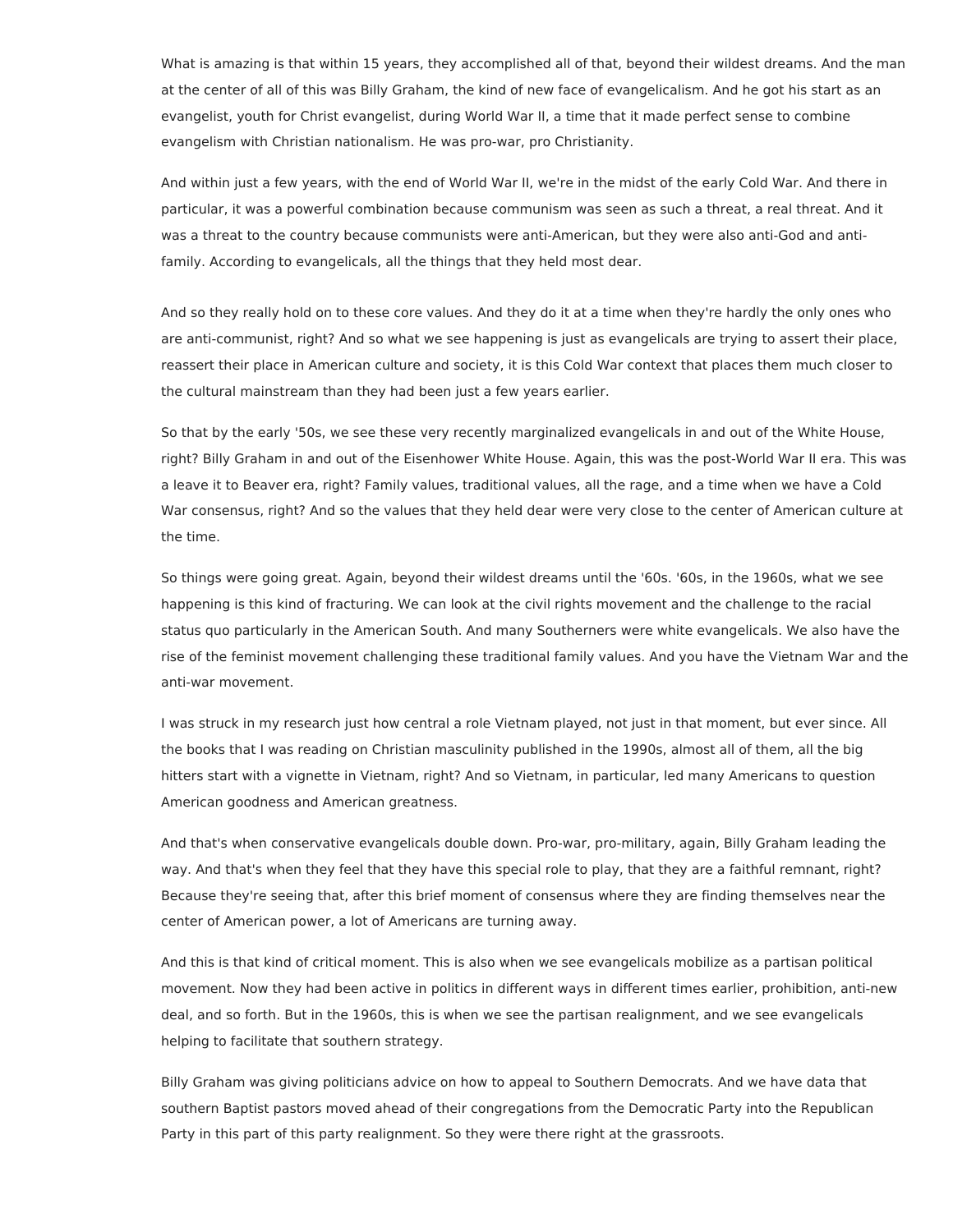One of the things that I do in my book is push back against the narrative that somehow religion has been hijacked by politics. That's not really what we're seeing here. We see religious actors really at the ground level building a political movement.

So since the 1960s-- this is where John Wayne comes in, by the way. I did not set out to write a book about John Wayne at all. But this is where we see John Wayne in the '60s and '70s coming to stand as an icon of conservative masculinity. He was pro-war. He was in person and on screen. He was anti-hippie. He was explicitly racist.

All of the movies that he starred in his greatest hits, he was the white hero who would bring order through violence, usually by subduing non-white populations if you think about it, right? The hero, the Wild West against the Native American, Sands of Iwo Jima against the Japanese, the Green Berets against the Vietnamese, the Alamo against the Mexicans, right? He kind of stood for this rugged, iconic American manhood, this kind of throwback to the Roosevelt era but bringing order through violence, righteous violence.

And that's when we see that John Wayne came to stand as a symbol for secular conservatives. But these very values were also being embraced particularly the assertion of white patriarchal authority being embraced by conservative evangelicals. Because if you go back and think about all those disruptions, the civil rights movement, the feminist movement, and the anti-war movement, what was the solution to all of those? The assertion of white patriarchal authority to restore order.

So this moves to the center of conservative evangelical cultural identity and political identity. And this brings them into alliance across religious difference with secular conservatives and increasingly with conservative Catholics and conservative Mormons as well. And you can see some of these new alliances taking shape. All of this is kind of crystallized in the 1980 election where Ronald Reagan defeats Jimmy Carter. And most evangelicals, white evangelicals vote not for the Southern Baptist Sunday school teacher, Jimmy Carter, but for Ronald Reagan, who embodies this rugged masculinity domestically and also on the global stage. And then we're very much kind of living in that era today in terms of party realignments.

OK, so in the book then, I kind of trace this up to the present. The 1990s are really interesting moment from my perspective because the Cold War has come to an end. And up until then, so much of evangelicals political values and cultural identity had been forged in that Cold War context. So what happens when the Cold War suddenly comes to an end? When I went back to the documents, the readings from the 1990s, one word pops up over and over and over again. And it is confusion.

What does it even mean to be a Christian man? What does it mean to be a man? Or what should our politics be? What should our foreign policy be? It is a time of confusion. And this is when you have the Promise Keepers movement. You may have heard of this before. The evangelical men's movement that suddenly caught national attention.

And it was interesting to see how it was interpreted because feminists looked at it, and it looked like a throwback. This is the religious right in disguise. And there was a lot of truth to that. But from the certain perspectives, it could also be a more progressive movement, depending on where you're coming from certainly as a conservative evangelical.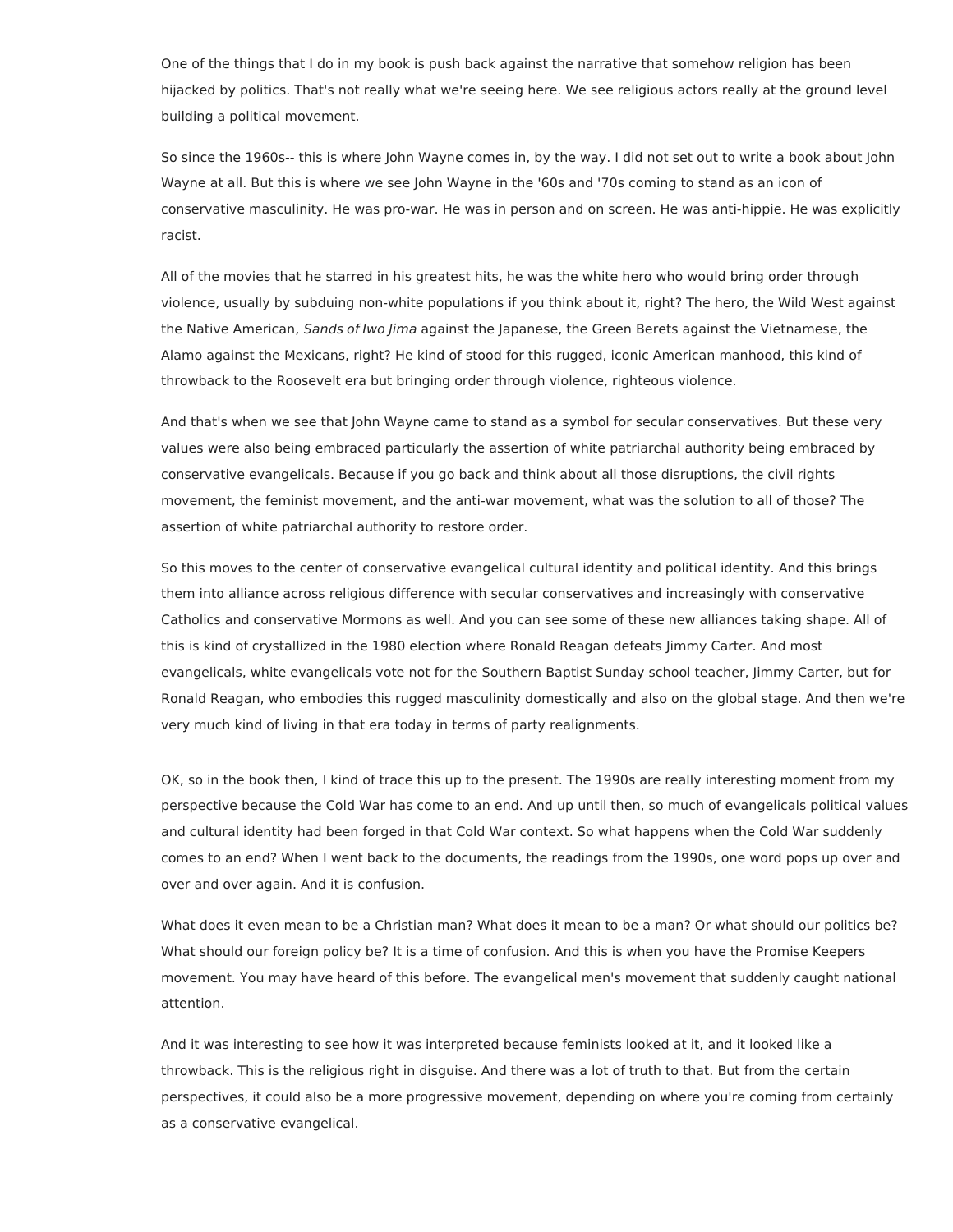And in that movement, you have a lot of contradictions. You had some egalitarians saying that men and women should be equal. You had those supporting patriarchy and traditional culture was Christianity. So what you see emerging in that moment is this kind of sense of tension.

And so there are books on tender warriors. You need warriors, yes, but we need tenderness. You'll see a talk of soft patriarchy. We still need the patriarchs, but just be a little kinder, gentler about that. This is one servant leadership becomes a very celebrated notion. And some emphasize the servant, but most are emphasizing the leader. This is the 1990s.

But really when I went back to the 1990s and the sources, I had this feeling that things could really go either way. In fact, it felt like we were turning a corner, and things were going to take a more progressive kind of global direction. And then the pendulum starts to swing. You see this kind of reassertion of culture wars language sometime in the mid-1990s.

Well, Ralph Reed had said we have to move away from this militaristic language. Let's use sports metaphors instead. And you see that movement, and then the pendulum starts to swing back again. And people are saying we're getting too soft. You don't want tenderness in the trenches.

And so books start to be written. And so by 2001, there are three books that appear. One John Eldredge'Wild at Heart, two, James Dobson's Bringing Up Boys. Testosterone is the key to boyhood. And Doug Wilson's Future Men, which promotes a theology of fist fighting. All of these books were on the shelves of Christian bookstores when terrorists struck the United States on September 11, 2001.

Every man needs a battle to fight. It's no longer metaphorical, right? They have their battle. And is in the months after September 11, 2001 and in the years following that, you just see an explosion of this literature, sermons, popular books on how to be a Christian man. And it is incredibly militaristic, this warrior masculinity. And it is explicitly linked to September 11, to the threat of radical Islam, and to UN military power.

And this is where we get to, I think, one of the strangest chapters or easily the strangest chapter inesus and John Wayne by my read at least, and not talking holy balls. But the chapter on the fake ex-Muslim terrorists. This was the thing. Still is the thing actually in the years after September 11, that these men who claimed to have been jihadists and radical Muslims came to the United States in order to commit acts of terror against Americans and particularly American Christians and especially American evangelicals, who are the most faithful Christians.

But then they underwent conversion experiences, became evangelicals themselves, and then they took to the speaking circuit to tell evangelicals about the dangers of radical Islam. One of these guys came to Calvin, my university. Unfortunately, I did attend, but my colleague Doug Howard did. And my colleague happens to be an expert on the Ottoman Empire and knows a thing or two about Islam. And within minutes, he figured out that this guy didn't what he was talking about.

And so he actually contacted Focus on the Family who was sponsoring this ex-Muslim terrorists because these ex-Muslim terrorists, they were everywhere. And they were sponsored by Focus on the Family, by CBN, and they had this backing. And so my colleague Doug gives them a call, president at Focus on the family, only to find out that they knew he was a fraud and continued to support his ministry.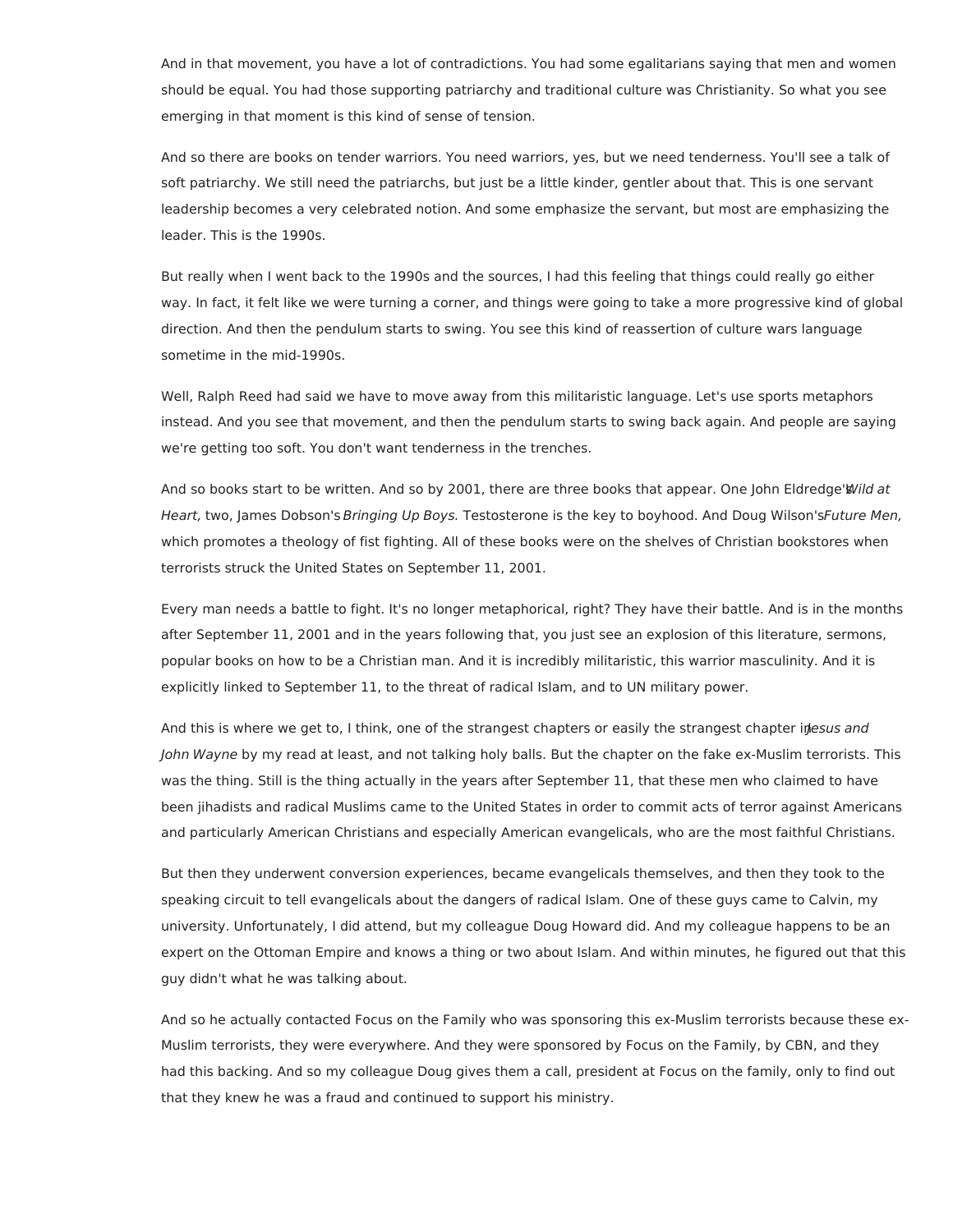This was when something else clicked for me. Because when you go to 2016, and you listen to the analysis around how do we explain the White evangelical vote, how do we explain this political radicalism, either from pundits or from evangelical leaders themselves, particularly the Never-Trump evangelicals, the language often focused on fear. Evangelicals are so afraid, right? What choice did they have?

But evangelicals are always afraid if you have the historical perspective. But what they're afraid of changes. So afraid of communism, understandable perhaps, afraid of secular humanism, afraid of feminism, afraid of radical Islam, afraid of declines in religious liberty, afraid of demographic changes and of white Christian America. You see how this goes.

And what I realized in trying to make sense of this phenomenon of these ex-Muslim terrorists was that in many cases, we needed to flip the script. What comes first, militancy or fear? Is militancy a response to fear, or does militancy come first and require the stoking of fear?

That's what we were seeing in the case of these ex-Muslim terrorists. They were made up. They completely invented their stories. Total frauds. And yet, they continued to get the backing. And I realize that that's what we were seeing in the case of Jerry Falwell Sr's Thomas Road Baptist Church. He would generate the sense of threat so that he could demand loyalty and sacrifice of his followers.

This is exactly what we were seeing in Mark Driscoll's Mars Hill Church. He would be flanked with bodyguards when he preached, again, to generate the sense of imminent threat, and then use militaristic language. Because when you are at war, you can demand-- you must demand absolute loyalty from your followers. Absolute sacrifice, financial, time, and he did.

When I realized that the fears among evangelicals were real, but those fears were also manufactured by leaders in order to consolidate their own power in many cases. And that was an important piece of this larger story when that clicked into place. Fast forward now to 2016 and, in fact, to our present moment, because I think we are still very much in this moment today.

And I'll reflect-- I ended up publishing what I ended up calling/esus and John Wayne in the summer of 2020. And as I pulled the book together, I came up with a few kind of lessons and takeaways. And that's what I will wrap up with before turning things over to some questions.

But one of the key observations, I think, or key interventions thatesus and John Wayne makes is around the definition of evangelicalism. Initially, I had intended to do what pretty much every other scholar of evangelicalism does in terms of defining evangelicalism. And that is to drop a definition drawn from David Bebbington into my introduction.

This is known as the Bebbington quadrilateral among history nerds. And David Bebbington, a historian of British evangelicalism who years ago, decades ago came up with this 4-point of definition of evangelicalism, hence the Bebbington quadrilateral. So evangelicals, you have to think about biblicism, the authority of the scriptures, crucicentrism, the centrality of the cross of Christ, conversionism, this born-again experience, and then activism, so acting out of these faith commitments.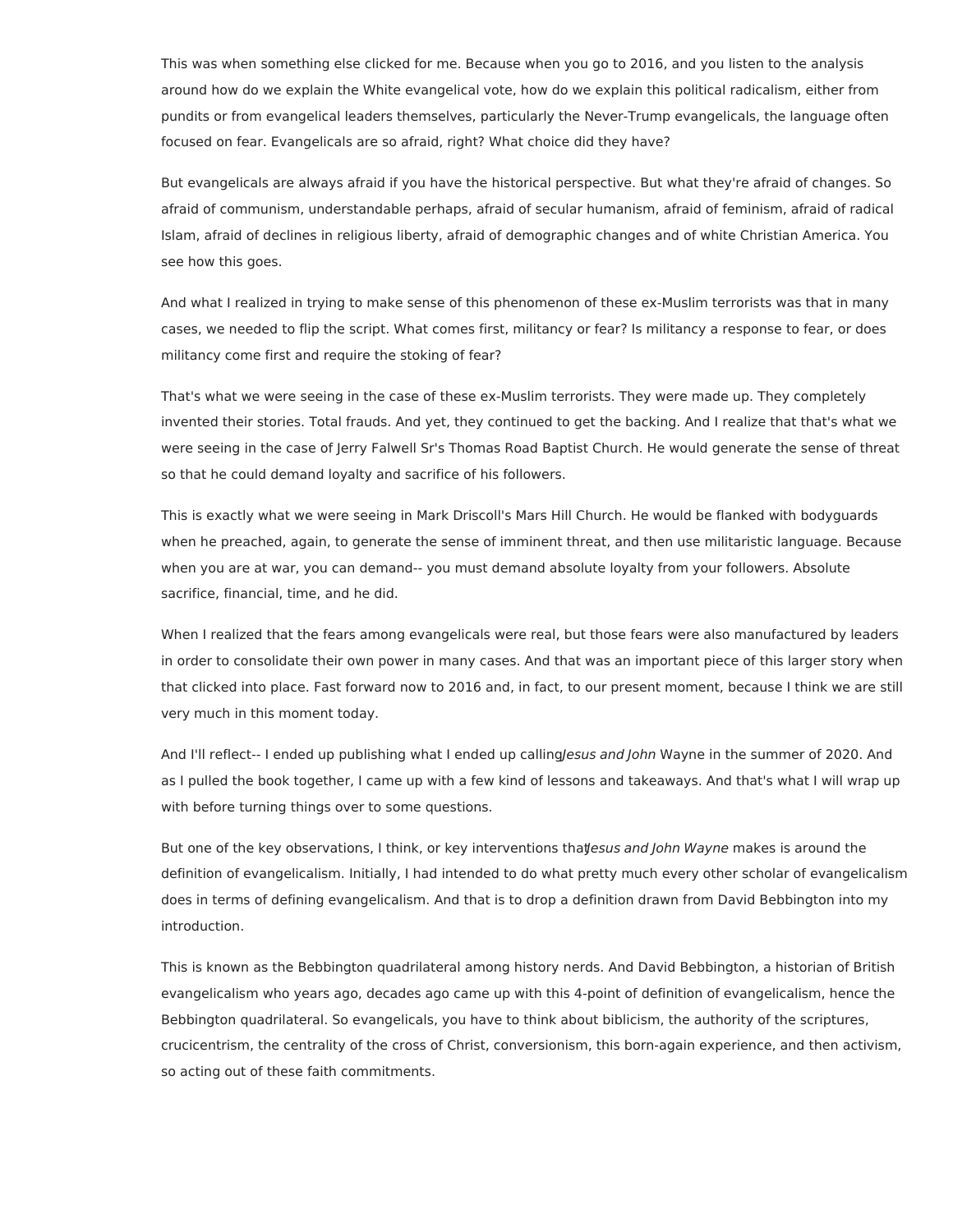I fully intended to just drop that in the intro, and then go on and write the book I was going to write. But at a certain point, I realize this doesn't really describe what I'm looking at. I don't I think that theological doctrines are really at the center of this movement that I'm trying to describe. And that becomes very clear particularly if you look at the question of race, because the majority of Black Protestants in this country could check all of those boxes.

But the vast majority of Black Protestants do not identify as evangelical, because it is very clear to them that there is a whole lot more to being an evangelical than these doctrinal commitments. And in fact, there's often less as well. We have surveys that show that majority-- or the alarming numbers, if you're an evangelical leader at least, the alarming numbers of evangelicals are theologically illiterate, and in fact, hold ideas that count as heresy, which leads me as a historian, as a cultural historian to ask, well, then should we be defining the movement according to theology or according to something else?

And I ended up not defining but describing evangelicalism as a series of networks and alliances. And that's what I try to map out in this book, how that works through publishers, through denominations like the SBC, through organizations and conferences, groups like The Gospel Coalition, and try to map out how all of these things are connected and look at relations of power among them. And essentially, I look at evangelicalism as a consumer culture.

So rather than defining real evangelicals versus fake evangelicals according to how often you attend church or whether you go to Sunday school or not, I look at how immerse a person is in this evangelical subculture. And there are a lot of Americans who are all in, only listen to Christian radio. I grew up only listening to Christian music. I thought the top 40 was sinful. I grew up in a town that only had one bookstore. It was a Christian bookstore. And so all of my graduation gifts all the birthday gifts came from that store.

There are other people who just kind of dabble. Might listen to Christian music here or there, not be all in. This is a really powerful consumer culture that if you grew up in this, if you have been immersed in this, you know exactly what I'm talking about. I'm seeing lots of nods around here. If you did not, you may well be completely oblivious that this even exists.

So when I was writing this book, I published with a secular publisher. My editor, not at all from this world. And he was questioning some of my publication numbers on sales numbers on some of these Christian books like millions of copies that-- OK, Kristin, I have to tell you how this works. Publishers are always inflating their numbers. Where did you find this?

I said, I don't know, it was inThe New York Times. And he said, oh, OK, then. It's legit, right? But this was completely-- these books are not making The New York Times bestseller list because that's a curated list. And they know their readers don't actually want to read this stuff.

So I was also struck by the emphasis on authority. When I went back to writings on how to raise kids, how to be a Christian man, how to be a Christian woman in the 1970s, just how central authority was and social hierarchies. And I had grown up in an aspect of this culture, kind of on the edges. And I was shocked honestly to reread some of these materials from a historian's perspective.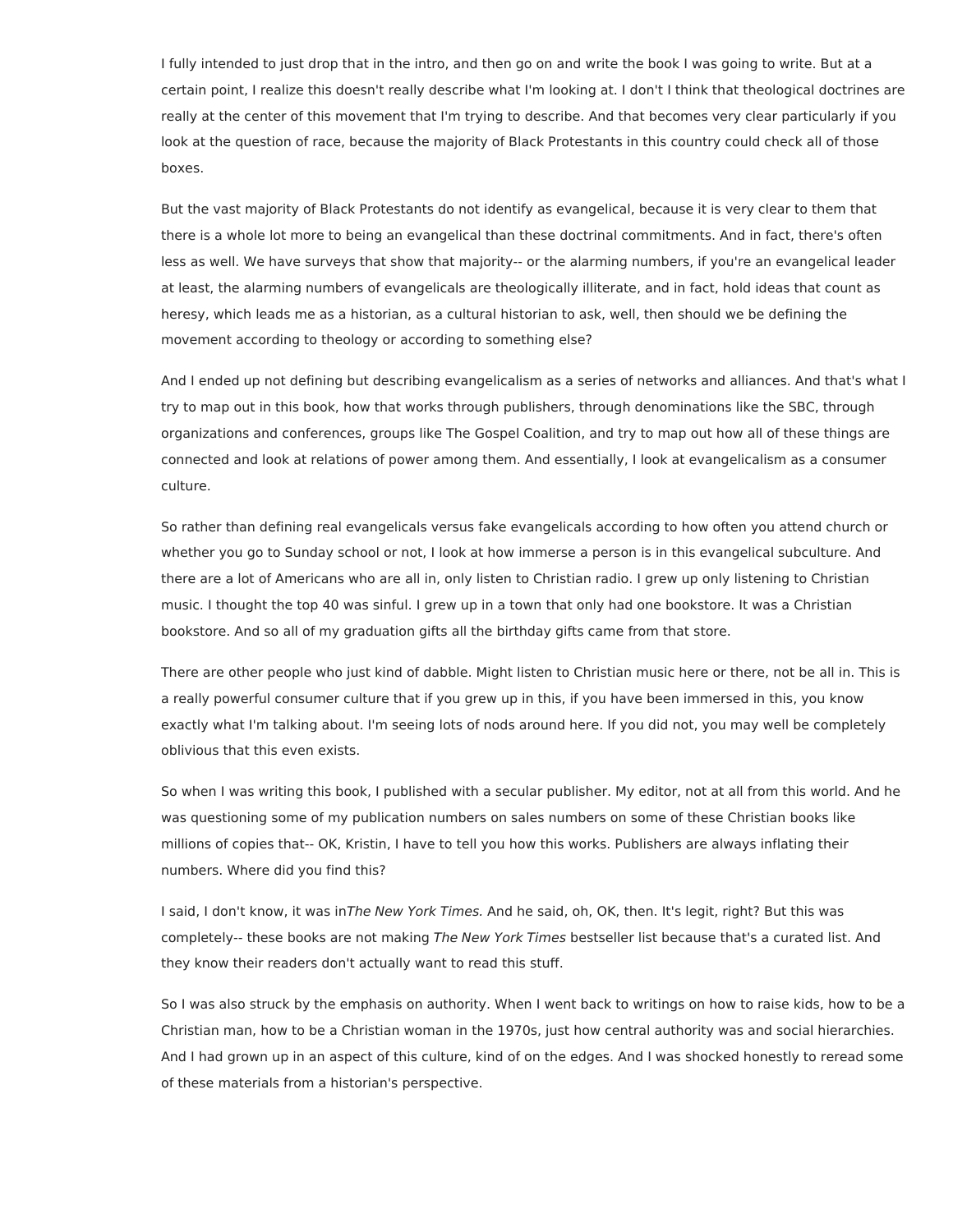And I honestly didn't quite what to do with it because what I was reading seemed awfully anti-democratic to me and definitely bordering on authoritarian. And that's something we could perhaps come back to. Another question that I pull throughout the book is one that initially troubled me. And that's the question of, am I looking at a mainstream movement here or am I looking at the fringe? And back all those years ago when I thought, should I be drawing attention to this?

If it's just the extremist fringe, that's just going to make Christianity look really bad. Maybe I shouldn't be doing this. So you can see if you read the book, over and over again, I'm asking this question. So I'll introduce you to Bill Gothard. Absolutely fringe extremist, but still influenced millions of people and taught a very rigid conception of female submission, patriarchal authority, social hierarchy, theocracy essentially.

And then hold him up next to James Dobson, who irrefutably mainstream is teaching strikingly similar softer versions of the same. And that's something that I pull throughout this book. And I also look at figures like Doug Wilson, the theology of fist fighting guy who's also blatantly racist and see how-- yes, fringe. He'd be offended if anybody would consider him mainstream, but how he was platformed by organizations like Christianity Today, how respectable pastors smoothed the way for figures such as Wilson.

Finally, I decided as I researched this book, I saw the damage that silence had done across generations. I saw how much within evangelicalism, there was a culture of deference that was actively cultivated, that you are to put the best face forward, that you are not to shine a light on the darker sides of your movement, that that's going to hurt the witness of the church. I recognized what I had done. So at certain point in writing this book, I decided I'm out. I am not going to participate in that culture of deference. And that explains some of the chapter titles and the subtitle and the book itself in many ways.

So in some ways, it was actually quite a surprise when the book published in the summer of 2020. I hadn't really given a whole lot of thought to what the reception would be, particularly among evangelicals. I pretty much thought a lot of them probably wouldn't like it. An early review described the book as urgent and sharp elbowed. And I think that gets it right.

So I was surprised that just a couple of days after the book released-- it had a really nice launch omorning Edition. So it got a lot of attention right away. Within two or three days, I started getting letters in my inbox from readers. And people think that I get a whole lot of hate mail. I actually don't. I get to this day several letters of gratitude every day from evangelical readers who say this is the story of my life, and thank you for helping me to see.

And so I get asked a lot, Kristin , where's the hope here? I will confess I did not have a lot of hope when I wrote this book at all. In fact, so much so that when we're almost ready to go into production, my editor wrote me and said, Kristin, this is a really depressing book. I said, yeah, I know.

And he's, no, no, like, this is a problem. You can't do this to your readers. It's like, OK, let me see what I can do. So I took an afternoon and looked over the manuscript. And then I wrote him back, and I said, I'm sorry I've got nothing. This is where I'm at. And he said, OK, I respect that.

And then the next day, he wrote again. And he said, Kristin, just give us anything. So I reworked the very end of the book, and I gave him that last sentence, what was once done might also be undone. And honestly, when I sent that off to him, I felt foolish, sheepish. It just felt like so not enough.